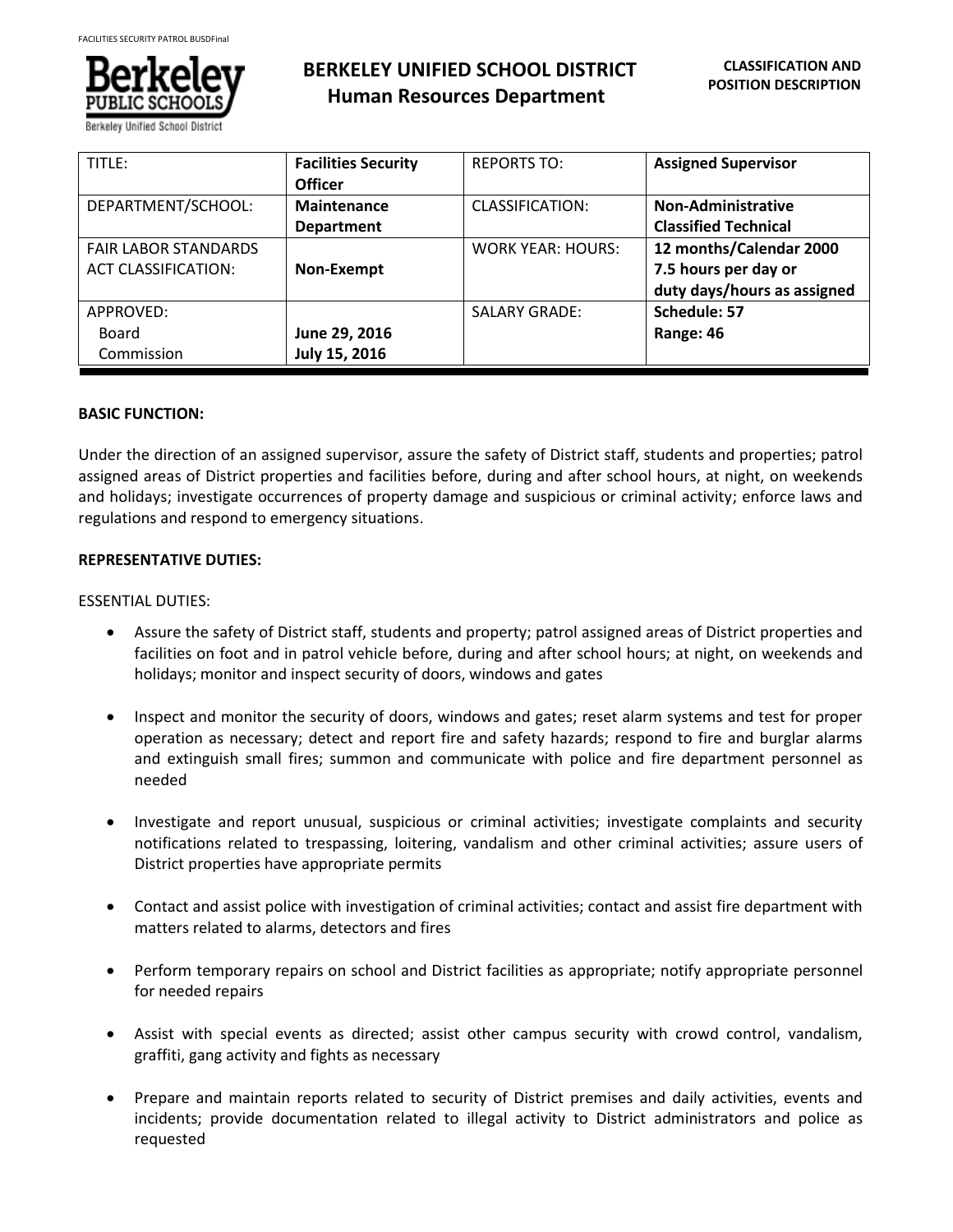- Communicate with other campus security and staff, administrators, parents, students, police and fire departments, alarm companies and others to exchange information to resolve issues and concerns
- Operate and respond to calls on a two-way radio; drive a vehicle to conduct work
- Operate a variety of security and safety equipment including fire extinguishers, handcuffs, mobile phones, handheld radios, pepper spray and mace
- Remain on-call for emergency situations as assigned

#### OTHER DUTIES:

Perform related duties as assigned

#### **KNOWLEDGE AND ABILITIES:**

#### KNOWLEDGE OF:

Methods and practices of effective security techniques Applicable sections of the California Penal Code, State Education Code, and Motor Vehicle Code Traffic laws, defensive driving techniques and rules of the road Operate a patrol vehicle to conduct work Investigation and report writing techniques Record-keeping techniques Interpersonal skills using tact, patience and courtesy Oral and written communication skills First aid and CPR/AED techniques ABILITY TO:

Patrol and monitor assigned District property and facilities to provide security and protection to students, personnel, equipment, and property Patrol effectively, detecting and preventing problems within established guidelines Establish and maintain cooperative and effective working relationships with others Interpret, apply and explain rules, regulations, requirements and restrictions Communicate effectively both orally and in writing Meet schedules and time lines Maintain records and prepare reports Determine appropriate action within clearly defined guidelines Standard broadcasting procedures of a police radio system Analyze situations quickly and adopt a safe and effective course of actions Detect and report fire and safety hazards Organize and write clear and concise reports of incidents Understand and follow oral and written directions Use hand and power tools to secure buildings, doors, windows, and other areas

#### **EDUCATION AND EXPERIENCE:**

Any combination equivalent to: graduation from high school and one year of security-related experience